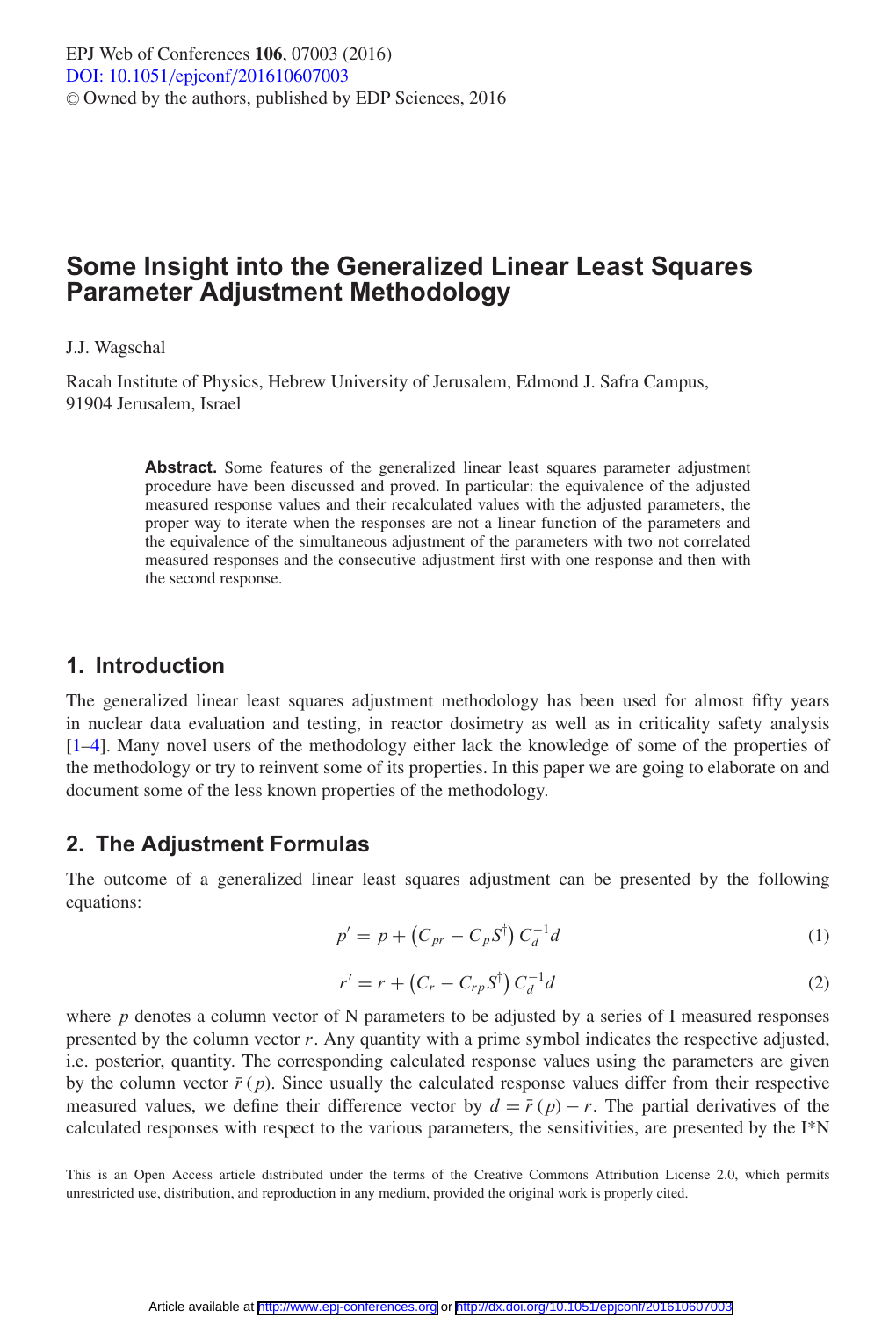dimensional matrix S, and its transpose,  $N^*I$  sensitivity matrix, is denoted by a dagger. The linearity is expressed by  $\bar{r}(p') - \bar{r}(p) = S \times (p' - p)$ , which is equivalent to

$$
\bar{r}(p') - r = S \times (p' - p) + d. \tag{3}
$$

The respective uncertainties are presented by the square variance-covariance matrices  $C_p$ ,  $C_r$  and by the I\*N response-parameter covariance matrix  $C_{rp}$ . The uncertainty in the difference vector, stemming from the respective uncertainties in the parameters and in the measured response, is given by

<span id="page-1-1"></span>
$$
C_d = \langle \delta(\bar{r} - r) \delta(\bar{r} - r)^\dagger \rangle = SC_p S^\dagger - SC_{pr} - C_{rp} S^\dagger + C_r. \tag{4}
$$

<span id="page-1-2"></span>Usually the measured responses are not correlated with the parameters, however even if there is no prior response-parameter correlation the application of the generalized linear least squares adjustment results in such correlations. The posterior uncertainties in the responses, in the parameters and the resulting response-parameter correlations are given by:

$$
C_{r'} = C_r - (C_r - C_{rp} S^{\dagger}) C_d^{-1} (C_r - SC_{pr})
$$
\n(5)

$$
C_{p'} = C_p - (C_{pr} - C_p S^{\dagger}) C_d^{-1} (C_{rp} - SC_p)
$$
 (6)

$$
C_{p'r'} = C_{pr} - (C_{pr} - C_p S^{\dagger}) C_d^{-1} (C_r - SC_{pr}). \tag{7}
$$

<span id="page-1-0"></span>Equations [\(1-](#page-0-0)[7\)](#page-1-0) were derived by minimizing the quadratic loss function  $(r'-r, p'-p)$ <sup>†</sup>  $C^{-1}(r'-r, p'-p)$ , where the covariance matrix C is  $\begin{pmatrix} C_r & C_{rp} \\ C_{pr} & C_p \end{pmatrix}$ ), subject to the linearity constraint, Eq.  $(3)$ , using Lagrange multipliers, in [\[5](#page-6-2), [6\]](#page-6-3), and in a more elegant way in [\[7](#page-6-4)]. This method has important advantages over the alternative method of using the linearity, Eq. [\(3\)](#page-1-1), explicitly in the loss function and minimizing it in a straightforward way. The two methods give identical results.

For the sake of simplicity, let us rewrite Eq. [\(1\)](#page-0-0) for the case of vanishing response-parameter correlations. The parameters adjustment is  $p' - p = -C_p S^{\dagger} C_d^{-1} d$  and the alternative derivation [\[5\]](#page-6-2), without using Lagrange multipliers, results in  $p' - p = -(C_p^{-1} + S^{\dagger} C_r^{-1} S)^{-1} S^{\dagger} C_r^{-1} d$ . One can easily see that  $C_p S^{\dagger} C_d^{-1} = (C_p^{-1} + S^{\dagger} C_r^{-1} S)^{-1} S^{\dagger} C_r^{-1}$ , by multiplying both sides of the equation on the left by  $(C_p^{-1} + S^{\dagger} C_r^{-1} S)$  and on the right by  $C_d$  which is  $(C_r + S^{\dagger} C_p S)$ . The straightforward minimization of the loss function necessitates the inversion of two large matrices and Eqs.  $((1-2), (5-7))$  $((1-2), (5-7))$  $((1-2), (5-7))$  $((1-2), (5-7))$  $((1-2), (5-7))$  require only the inversion of  $C_d$ , which has the dimension of the number of responses that is usually much smaller than the number of parameters.

#### **2.1 Adjusted Responses and Re-calculated Parameters and Responses**

The calculated response vector using the adjusted parameters and the linearity property is:

$$
\bar{r}(p') = \bar{r}(p) + S(p'-p) = \bar{r}(p) + S(C_{pr} - C_p S^{\dagger}) C_d^{-1} d \tag{8}
$$

however, since  $S\left(C_{pr} - C_p S^{\dagger}\right) = -C_d - C_{rp} S^{\dagger} + C_r$ ,

$$
\bar{r}(p') = \bar{r}(p) + S(p' - p) = \bar{r}(p) + (-C_d - C_{rp}S^{\dagger} + C_r)C_d^{-1}d
$$
  
=  $\bar{r}(p) - d + (-C_{rp}S^{\dagger} + C_r)C_d^{-1}d = r + (C_r - C_{rp}S^{\dagger})C_d^{-1}d = r'.$  (9)

This means that, if the linearity assumption is correct, the adjusted response vector and the corresponding response vector recalculated with the adjusted parameters are just the same, thus,  $\bar{r}(p') = r'$ . Although there is an uncertainty in  $\bar{r}(p')$  due to the propagated uncertainties in the adjusted parameters  $p'$  and there is an uncertainty in the adjusted response  $r'$ , there is no uncertainty in their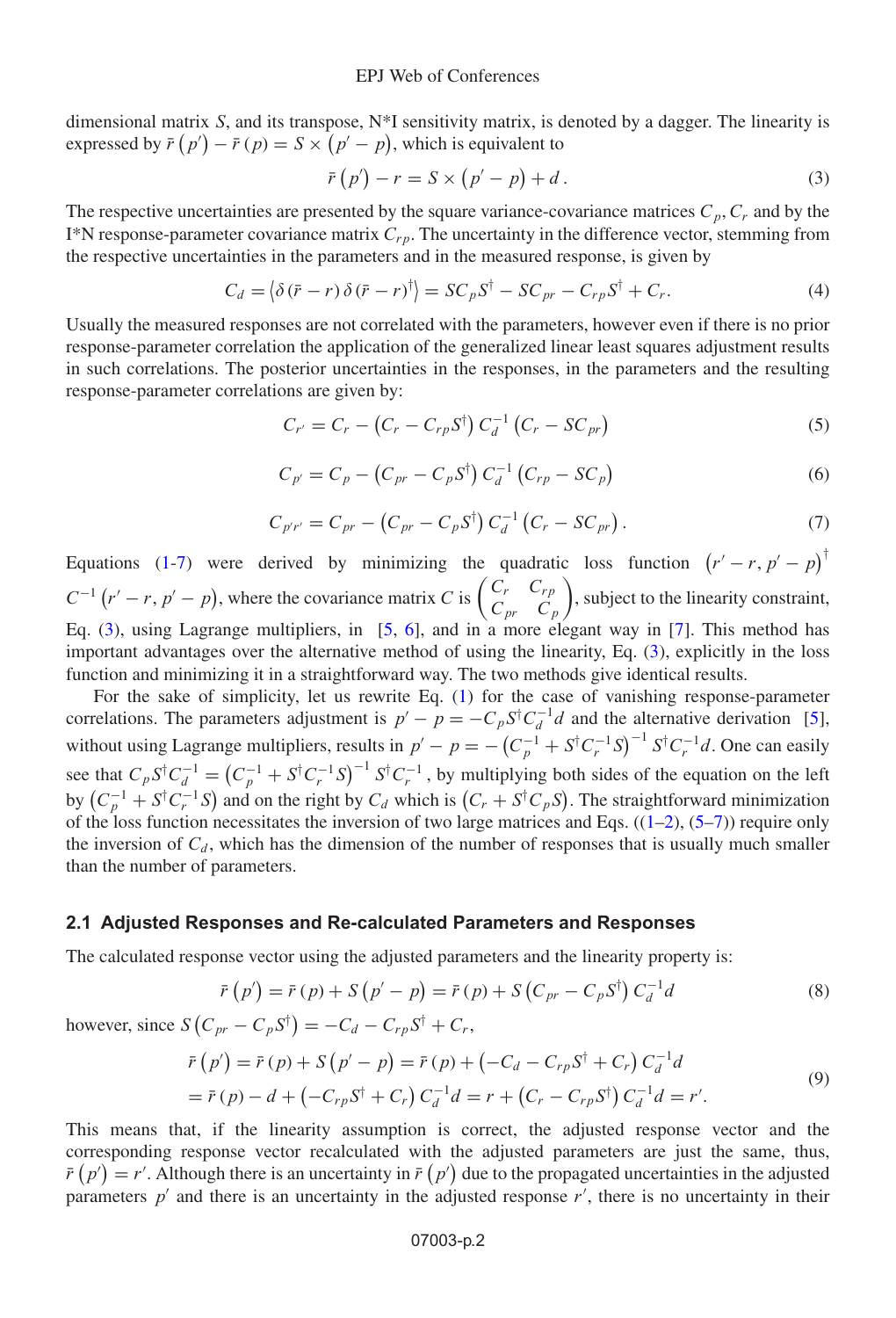difference which is always equal to zero. However, if the calculated response is not a linear function of the parameters then the real recalculated value, using the adjusted parameters, is not equal to the adjusted response  $r'$ .

### **2.2 Adjustment Iterations**

In practice, since the linearity is only an approximation, the explicitly recalculated response using the adjusted parameters may not coincide with the adjusted response value and thus  $d'$  does not vanish. It is tempting to try to re-adjust (adjust again) the new parameters  $p'$  and the new responses  $r'$  using their new respective uncertainties  $C_{p'}$  and  $C_{r'}$ . According to the adjustment formulas the re-adjusted response vector  $r''$  is:  $r'' = r' + (C_{r'} - C_{r'p'} S^{\dagger}) C_{d'}^{-1} d'$ . Inserting the adjusted uncertainty matrices into the coefficient of  $C_{d'}^{-1}$ d' we get

$$
C_{r'} - C_{r'p'} S^{\dagger}
$$
  
=  $[C_r - (C_r - C_{rp} S^{\dagger}) C_d^{-1} (C_r - SC_{pr})] - [C_{rp} - (C_r - C_{rp} S^{\dagger}) C_d^{-1} (C_{rp} - SC_p)] S^{\dagger}$   
=  $C_r - C_{rp} S^{\dagger} - (C_r - C_{rp} S^{\dagger}) C_d^{-1} (C_r - SC_{pr} - C_{rp} S^{\dagger} + SC_p S^{\dagger})$   
=  $C_r - C_{rp} S^{\dagger} - (C_r - C_{rp} S^{\dagger}) C_d^{-1} C_d = 0$  (10)

which means that if we do not recalculate the sensitivities at  $p'$ , which is time consuming, and use in the re-adjustment the original sensitivities, that have been calculated at  $p$ , the re-adjusted response values just do not change although d'does not vanish. Similarly, since  $C_{p'r'} - C_{p'}S^{\dagger} = 0$  the re-adjusted parameters also do not change, and since these two coefficients are equal to zero the adjusted covariance matrices also do not change. The sensitivities have to be recalculated after each iteration.

### **2.3 Reduced Uncertainties**

The common notion is that the need to adjust parameters, e.g. neutron cross sections, arises when there is a discrepancy between the calculated response values and their corresponding measured values, e.g. dosimeter reaction rates. However, it should be remembered that even when there is full agreement between calculated and measured response values, i.e.  $d = 0$ , and the parameters and response values do not change, the prior uncertainties in the parameters as well as in the measured response values are reduced. This reduction reflects the fact that there is no prior discrepancy.

Even if there is a prior discrepancy, one important result of an adjustment campaign is that the posterior response values and the posterior parameters have a finite reduced uncertainty. The posterior response uncertainty given by the covariance matrix,  $C_{r'} = C_r - (C_r - C_{rp} S^{\dagger}) C_d^{-1} (C_r - SC_{pr}),$  is the difference between two covariance matrices. The first matrix is the prior covariance matrix of the measured responses and the second matrix is the covariance matrix of the response adjustment,  $r' - r$ . Since all covariance matrices are positive definite, the uncertainty is reduced. Similarly, the posterior uncertainty in the parameters,  $C_{p'} = C_p - (C_{pr} - C_p S^{\dagger}) C_d^{-1} (C_{rp} - SC_p)$  is also the difference of two covariance matrices, the second being the covariance matrix of the parameters adjustment,  $p' - p$ .

## **3. Consecutive Adjustments**

A frequently asked question, particularly in the reactor physics community and in the cross section evaluators community, is whether an adjusted parameter library can be further modified by an adjustment with a new measured response or whether one has to go back to the original parameter library and perform a new adjustment campaign with all responses. In this section we will demonstrate this question by the simultaneous adjustment with two non correlated measured responses and then by the consecutive adjustment of the parameter library by the two responses.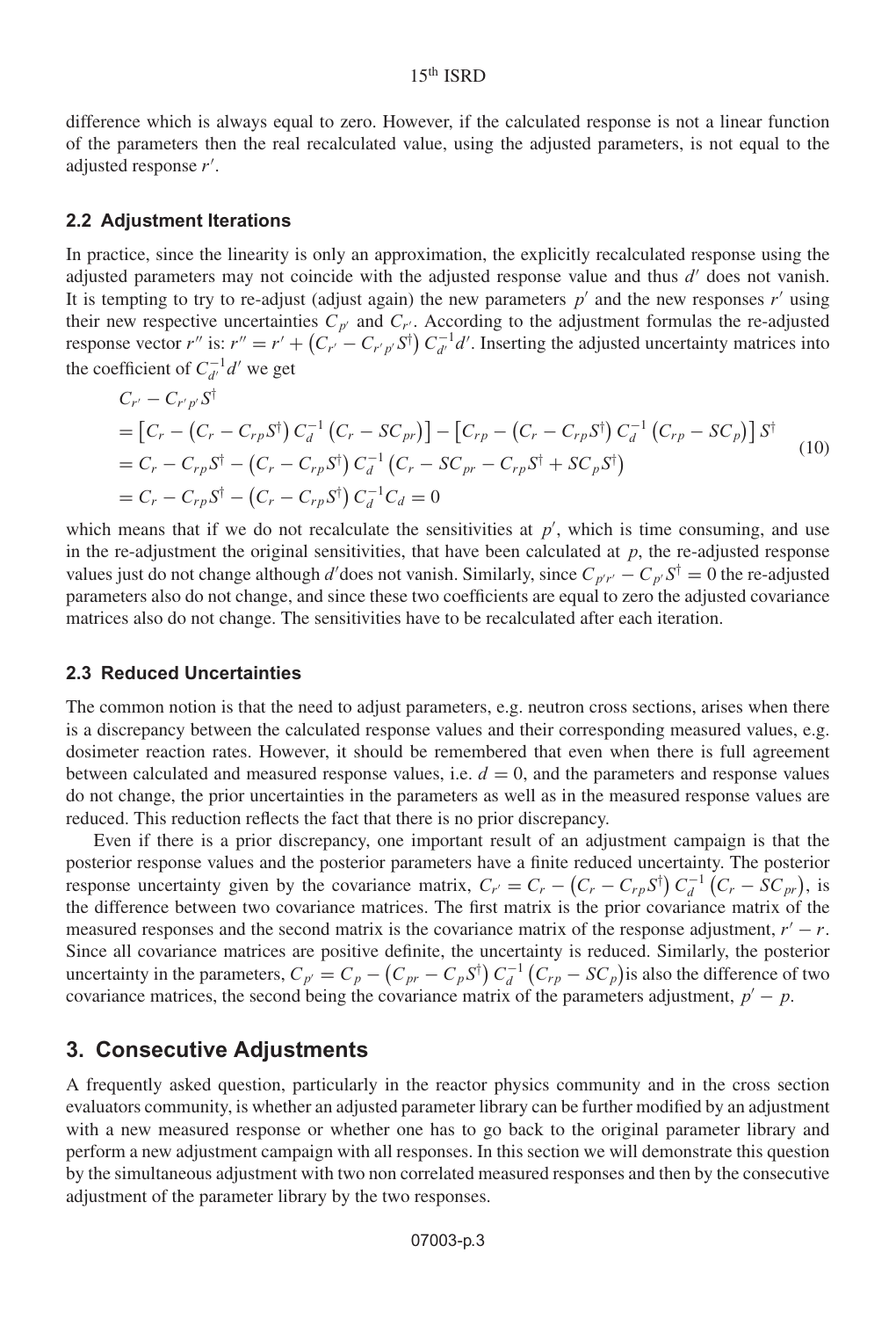The  $2*N$  sensitivity matrix, S, has two rows. The first row,  $S_1$ , the sensitivity of the first response to all the parameters and the second row,  $S<sub>2</sub>$ , the sensitivity of the second response to all the parameters. All notations will have an index denoting their relationship to response number one or response number two.

#### **3.1 Simultaneous Adjustment**

The joint uncertainty matrix of the deviations of the two calculated response values from their corresponding uncorrelated measured response values is given by

$$
C_d = \begin{pmatrix} C_{d_1} & S_1 C_p S_2^{\dagger} \\ S_2 C_p S_1^{\dagger} & C_{d_2} \end{pmatrix}
$$
 (11)

and its inverse is given by

$$
C_d^{-1} = \frac{1}{C_{d_1}C_{d_2} - (S_1C_pS_2^{\dagger})(S_2C_pS_1^{\dagger})} \begin{pmatrix} C_{d_2} & -S_1C_pS_2^{\dagger} \\ -S_2C_pS_1^{\dagger} & C_{d_1} \end{pmatrix}
$$
  
= 
$$
\frac{1}{\det C_d} \begin{pmatrix} C_{d_2} & -S_1C_pS_2^{\dagger} \\ -S_2C_pS_1^{\dagger} & C_{d_1} \end{pmatrix}.
$$
 (12)

The simultaneous adjustment in the response values is given by  $r' - r = C_r C_d^{-1} d$ .

In particular, the adjustment of the first response is given by

$$
r_1' - r_1 = \frac{C_{r_1}}{\det C_d} \left[ C_{d_2} d_1 - \left( S_1 C_p S_2^{\dagger} \right) d_2 \right]
$$
 (13)

and the adjustment of the second response is

$$
r_2' - r_2 = \frac{C_{r_2}}{\det C_d} \left[ -\left( S_2 C_p S_1^{\dagger} \right) d_1 + C_{d_1} d_2 \right]. \tag{14}
$$

The simultaneous adjustment in the parameter values is given by

$$
p' - p = -C_p S^{\dagger} C_d^{-1} d
$$
  
= 
$$
\frac{-C_p S^{\dagger}}{\det C_d} \begin{pmatrix} C_{d_2} & -S_1 C_p S_2^{\dagger} \\ -S_2 C_p S_1^{\dagger} & C_{d_1} \end{pmatrix} \begin{pmatrix} d_1 \\ d_2 \end{pmatrix} = \frac{-C_p S^{\dagger}}{\det C_d} \begin{pmatrix} C_{d_2} d_1 - \left( S_1 C_p S_2^{\dagger} \right) d_2 \\ - \left( S_2 C_p S_1^{\dagger} \right) d_1 + C_{d_1} d_2 \end{pmatrix}.
$$
(15)

All adjusted quantities, the parameters as well as the two previously non correlated measured responses carry now information from each of the adjusted responses.

### **3.2 Adjustment by the First Response**

The adjustment of the parameters by the first response results in the adjustment of the first response by  $r'_1 - r_1 = C_{r_1} C_{d_1}^{-1} d_1$  and of the parameters by  $p'_1 - p = -C_p S_1^{\dagger} C_{d_1}^{-1} d_1$ . The symbol  $p'_1$  indicates that these are adjusted parameters (the prime indicating adjustment) and that the adjustment was performed with the first response (sub 1). The uncertainty in these parameters which have to be used in the further adjustment by response number two is  $C_{p'_1} = C_p - C_p S_1^{\dagger} C_{q_1}^{-1} S_1 C_p$ .

All adjusted items are the result of the applications of the adjustment formulas given in Sect. 2.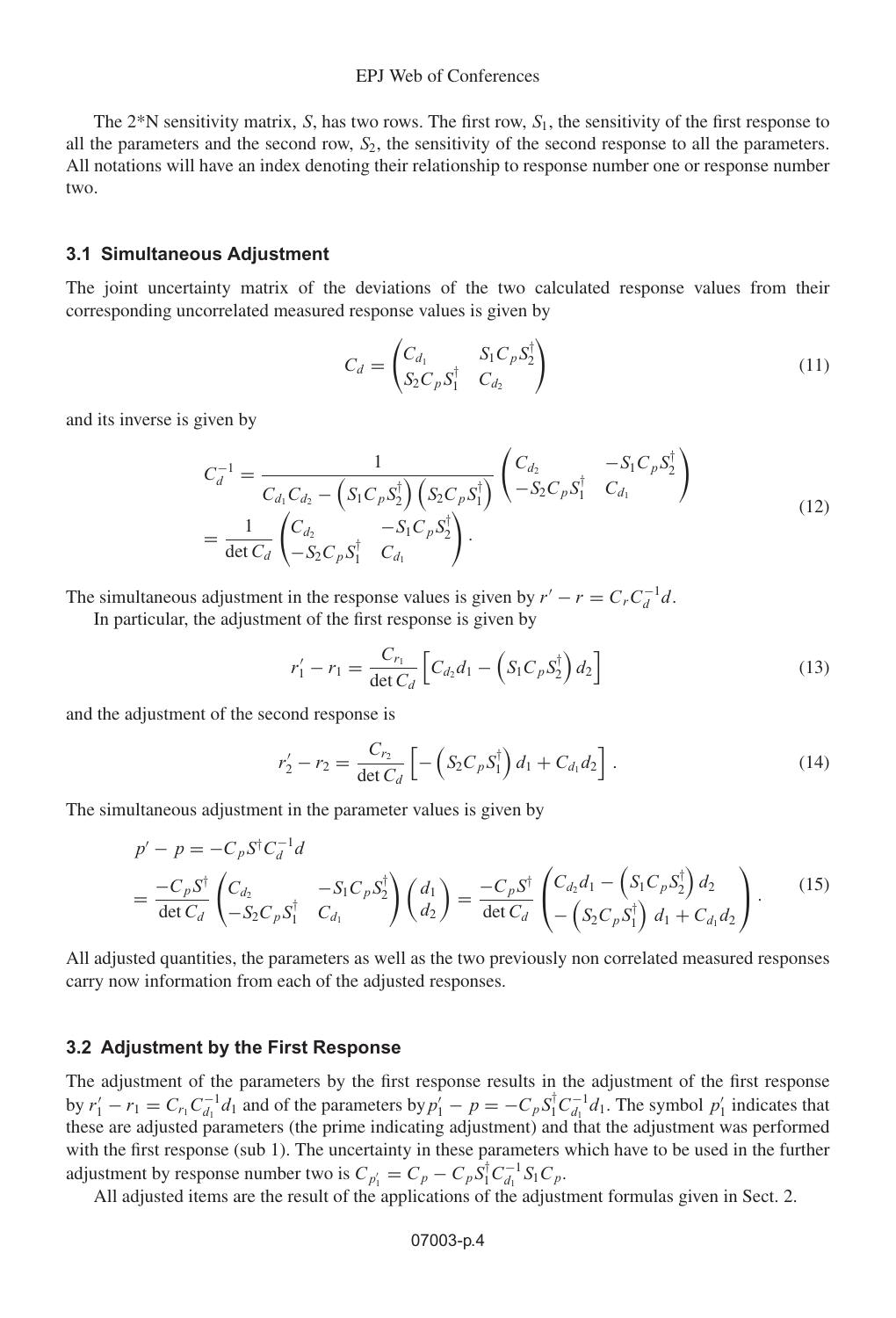#### **3.3 Consecutive Adjustment by the Second Response**

We proceed with the adjustment of the parameters with response number two. Response number two is now calculated not with the original parameters  $p$  but rather with the adjusted parameters that have already been adjusted by response number one. The resulting deviation of its calculated value from its measured value is  $\bar{r}_2(p'_1) - \bar{r}_2$  and the inverse of the uncertainty of this deviation, needed for the next adjustment is

$$
C_{d_2}^{-1}(p'_1) = \left[C_{r_2} + S_2 C_{p'_1} S_2^{\dagger}\right]^{-1}.
$$
 (16)

The adjustment in response two by response two, calculated with parameters that have been previously adjusted, is

$$
r'_{2}(p'_{1}) - r_{2} = C_{r_{2}} C_{d_{2}}^{-1}(p'_{1}) [\bar{r}_{2}(p'_{1}) - r_{2}]. \qquad (17)
$$

Note that the deviation of the calculated response from its measured value, used in the second adjustment is not  $d_2$ , since the response was calculated with the adjusted parameters  $p'_1$  and not with the original parameters p. We use the linearity in calculating the shift of the response value resulting from the shift of the parameters due to the first adjustment. This deviation, can be reformatted as follows

$$
\begin{aligned}\n\bar{r}_2\left(p'_1\right) - r_2 &= \left[\bar{r}_2\left(p'_1\right) - \bar{r}_2\left(p\right)\right] + \left[\bar{r}_2\left(p\right) - r_2\right] \\
&= S_2\left(p'_1 - p\right) + d_2 = S_2\left(-C_p S_1^\dagger C_{d_1}^{-1} d_1\right) + d_2 \\
&= -S_2 C_p S_1^\dagger C_{d_1}^{-1} d_1 + d_2.\n\end{aligned} \tag{18}
$$

The adjustment in response two is

$$
r'_{2}(p'_{1}) - r_{2} = C_{r_{2}}C_{d_{2}}^{-1}(p'_{1})\left[\bar{r}_{2}(p'_{1}) - r_{2}\right]
$$

$$
= C_{r_{2}}C_{d_{2}}^{-1}(p'_{1})\left(-S_{2}C_{p}S_{1}^{\dagger}C_{d_{1}}^{-1}d_{1} + d_{2}\right)
$$

$$
= C_{r_{2}}\left[C_{r_{2}} + S_{2}\left(C_{p} - C_{p}S_{1}^{\dagger}C_{d_{1}}^{-1}S_{1}C_{p}\right)S_{2}^{\dagger}\right]^{-1}\left(-S_{2}C_{p}S_{1}^{\dagger}C_{d_{1}}^{-1}d_{1} + d_{2}\right)
$$
(19)
$$
= \frac{C_{r_{2}}\left(-S_{2}C_{p}S_{1}^{\dagger}C_{d_{1}}^{-1}d_{1} + d_{2}\right)}{C_{r_{2}} + S_{2}\left(C_{p} - C_{p}S_{1}^{\dagger}C_{d_{1}}^{-1}S_{1}C_{p}\right)S_{2}^{\dagger}} = \frac{-C_{r_{2}}\left[\frac{(S_{2}C_{p}S_{1}^{\dagger})}{C_{d_{1}}}d_{1} - d_{2}\right]}{\frac{C_{d_{2}}C_{d_{1}} - S_{2}C_{p}S_{1}^{\dagger}S_{1}C_{p}S_{2}^{\dagger}}{C_{d_{1}}}} = C_{r_{2}}\frac{-\left(S_{2}C_{p}S_{1}^{\dagger}\right)d_{1} + C_{d_{1}}d_{2}}{C_{d_{2}}C_{d_{1}} - S_{2}C_{p}S_{1}^{\dagger}S_{1}C_{p}S_{2}^{\dagger}}.
$$

The denominator can be recognized as det  $C_d$ . Thus, the total adjustment of response two is the same as its simultaneous adjustment with response one.

#### **3.4 The Adjusted Parameters**

The original parameters have been adjusted twice, first by response one and then the adjusted parameters have been adjusted once more by response two. Let us denote these parameters as  $p''_{1,2}$ , the double prime indicating two adjustments and 1,2 indicating that the adjustments have been first by response one and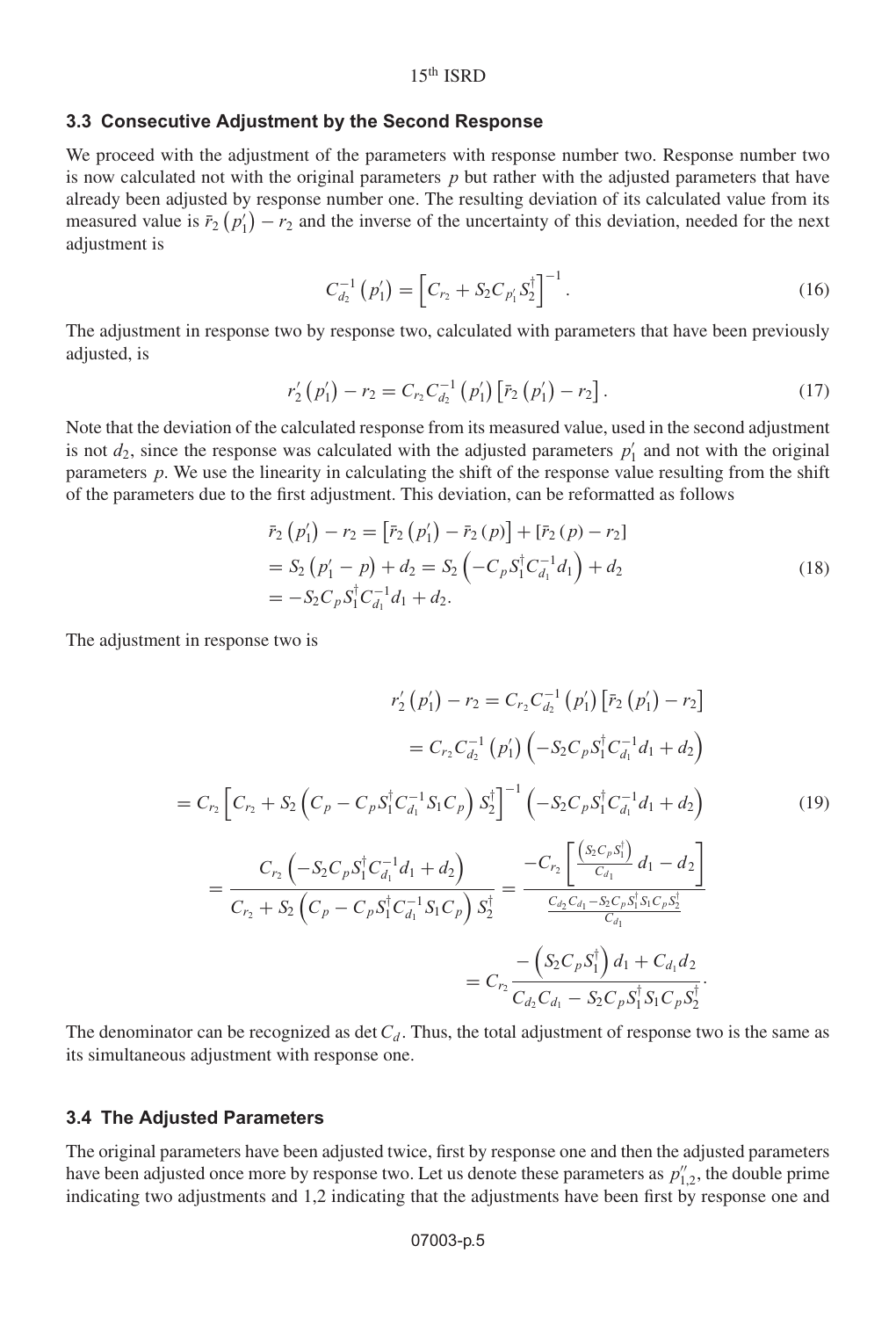#### EPJ Web of Conferences

then by response two.

$$
p_{1,2}'' - p = p_{1,2}'' - p_1' + (p_1' - p) = (p_{1,2}'' - p_{1}') - C_p S_1^{\dagger} C_{d_1}^{-1} d_1.
$$
 (20)

The total parameter adjustment is the sum of the first adjustment by response one, starting with the original parameters  $p$ , and presented in 3.2, followed by the second adjustment by response two starting with  $p'_1$ , derived in Sect. 3.3. The second adjustment is:

$$
p_{1,2}'' - p_1' = -C_{p_1'} S_2^{\dagger} \left\{ C_{d_2}^{-1} \left( p_1' \right) \left[ \bar{r}_2 \left( p_1' \right) - r_2 \right] \right\}.
$$
 (21)

Plugging in the various items that have been derived in earlier sections and manipulating the expression in a similar way we end up with a compact expression for  $p''_{1,2} - p$ 

$$
p_{1,2}'' - p = \frac{C_p S_2^{\dagger} \left( S_2 C_p S_1^{\dagger} \right) - C_p S_1^{\dagger} C_{d_2} C_{d_1} C_{d_1}^{-1}}{\det C} d_1 + \frac{C_p S_1^{\dagger} \left( S_1 C_p S_2^{\dagger} \right) - C_p S_2^{\dagger} C_{d_1}}{\det C} d_2
$$
  

$$
= \frac{-C_p S^{\dagger}}{\det C} \left( \frac{C_{d_2} d_1 - \left( S_1 C_p S_2^{\dagger} \right) d_2}{-\left( S_2 C_p S_1^{\dagger} \right) d_1 + C_{d_1} d_2} \right).
$$
(22)

The consecutively adjusted parameters are equal to the adjusted parameters resulting from a simultaneous adjustment of the parameters and the two measured responses, as derived in 3.1.

#### **3.5 The Measured Response one After the Second Adjustment**

Response one has been adjusted by itself and is equal to its calculated value with the corresponding adjusted parameters. The following adjustment of these parameters, by the second response, necessitates the calculation of the value of response one once again, this time by the twice adjusted parameters. The final calculated value of response one is the sum of its former adjusted value by itself, and using the linearity, the shift of the calculated response due to the shift of the parameters from  $p'_1$  to  $p''_{1,2}$ .

$$
\bar{r}_1 (p''_{1,2}) - r_1 = [\bar{r} (p''_{1,2}) - \bar{r}_1 (p'_1)] + [\bar{r}_1 (p'_1) - r_1]
$$
  
\n
$$
S_1 = (p''_{1,2} - p'_1) + C_{r_1} C_{d_1}^{-1} d_1.
$$
\n(23)

After inserting the parameter shift into the last equation and manipulating the terms once again we get

$$
r_1' - r_1 = \frac{C_{r_1}}{\det C_d} \left[ C_{d_2} d_1 - \left( S_1 C_p S_2^{\dagger} \right) d_2 \right]
$$
 (24)

which is equal to the result of the simultaneous adjustment.

We have shown that the simultaneous adjustment of a set of parameters by two uncorrelated responses is equivalent to adjusting the parameters by one of the responses and modifying these adjusted parameters by a second adjustment by the second measured response.

## **4. Summary**

After briefly introducing the motivation for writing this paper and the introduction of the generalized linear least squares adjustment symbols and equations we pointed out a few less known and less documented properties of the methodology. We showed that the equality of adjusted responses and their corresponding calculated values with the adjusted parameters is a direct consequence of the linearity assumption in the linear least squares adjustment methodology. We have shown that unless one